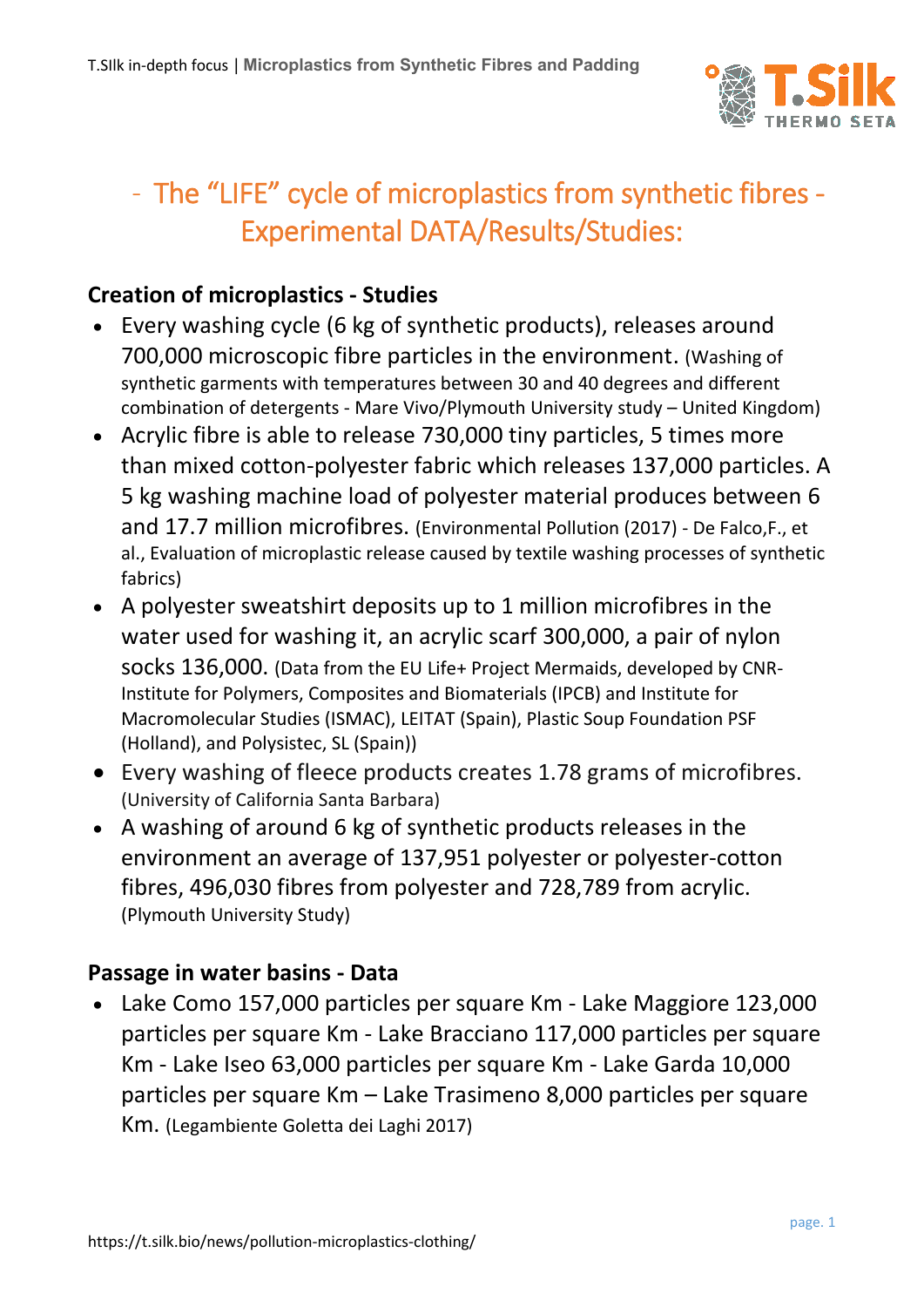

- Rhine basin Basel 202,900 particles per square Km Duisburg 2,333,000 particles per square Km – Rotterdam 286,000 particles per square Km – Lake Geneva 220,000 particles per square Km – Lake Constance 61,000 particles per square Km.
- Cortez Sea, Baja California USA, 0.7 fragments of plastic per cubic metre. (University of Siena, Marine Megafauna Foundation, Murdoch University (Australia), published in the international scientific review "Trends in Ecology & Evolution")
- USA park beaches (no. of microfibres (average) out of 1 kg of sand): Alaska 58 – Great Lakes 133 – Northeast 100 – West Coast 91 – Pacific Islands 146. (2017 NOAA National Oceanic and Atmospheric Administration study)
- 1.2 million **microplastics** in the Mediterranean per square kilometre. (Data from the 2016 Nature Scientific reports by Ismar – Cnr)
- Microplastics in the Mediterranean sea g/square Km: Sea of Crete 250 – NW Mediterranean 2,020 – W Mediterranean 187 – Central Mediterranean 580 – Middle Adriatic 670. (Study published in Springer Nature 2016)

## **Passage to living beings**

- **Water** % of samples containing plastic fibres out of 159 drinking water samples from large and small cities throughout the five continents: USA 94% - Beirut 94% - Europe 72% - Jakarta 76% - Kampala 81% - New Delhi 82% - Quito 75%. (Orb Media/State University of New York and University of Minnesota)
- **Water** Out of 259 bottles of water tested, an average of 325 plastic particles per litre were found in each bottle. 93% of the water brands analysed contained **microplastics**. Out of the 259 bottles tested, only 17 did not have microplastics. (Orb Media/State University of New York, Fredonia)
- **Air** Every year between 3 and 10 tonnes of synthetic fibres are deposited on the surface. (University of Paris-Est Créteil 2015)
- **Soil Microplastics** are (4 to 23 times) more widespread in terrestrial environments than water environments. It is estimated that agricultural lands alone contain more plastic than oceanic basins, reaching up to 60% in weight on more contaminated lands. (Leibniz